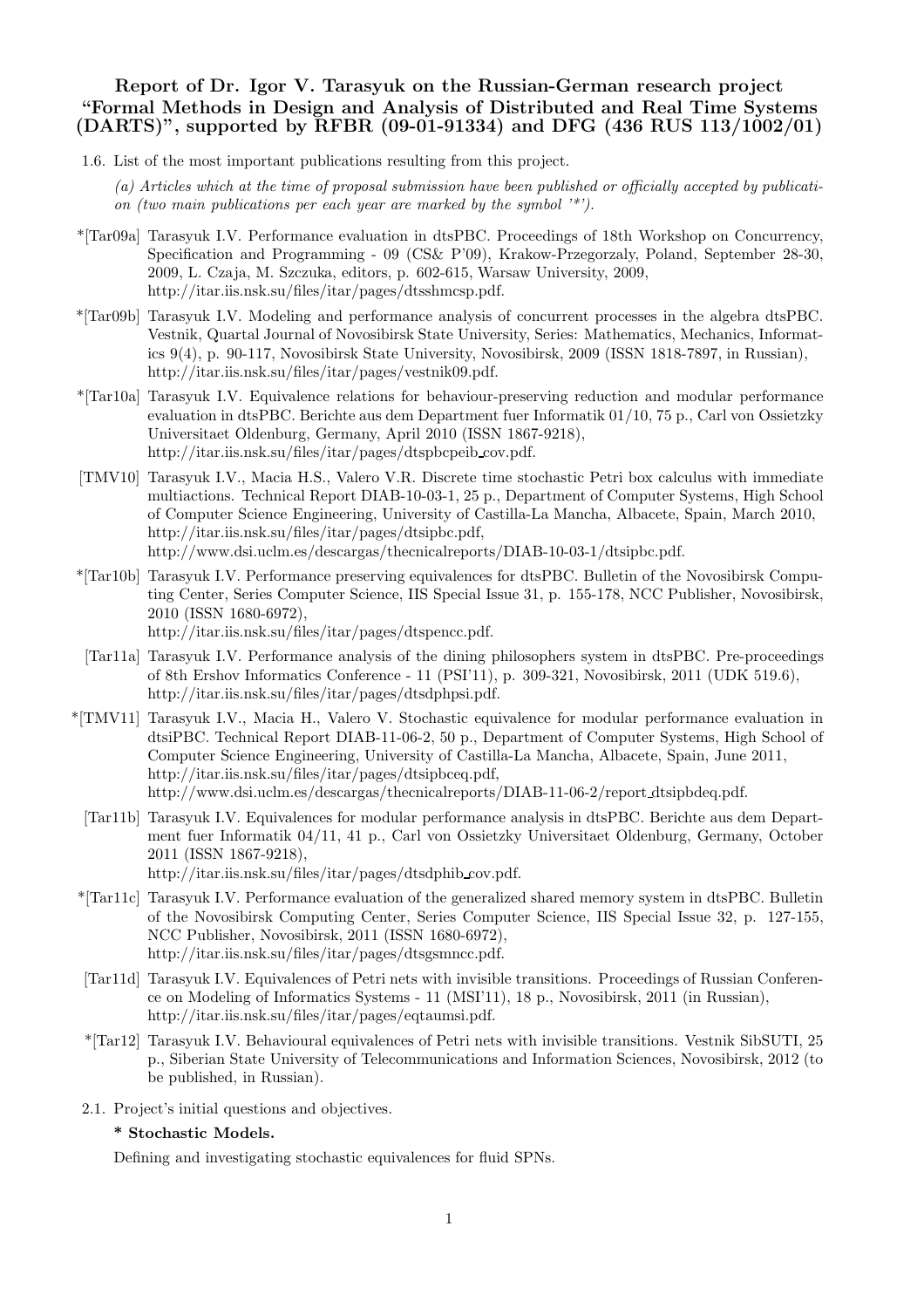We planned to define a variety of behavioral equivalence relations for FSPNs. The resulting fluid stochastic equivalences should respect stochastic timing and quantities of fluid moved with transition firings. The equivalence notions were expected to be extensions of those defined for GSPNs in the literature. We hoped that some of the equivalences could be used for behavior preserving reduction of FSPNs.

## \* Stochastic Process Calculi.

Developing and investigating stochastic equivalences for dtsPBC.

We intended to propose a characterization of algebraic probabilistic bisimulations of dtsPBC, presented by I.V. Tarasyuk in 2005, via new probabilistic modal logics based on PML, introduced by K.G. Larsen and A. Skou in 1991. Two process expressions were assumed to be bisimilar iff they satisfy the same probabilistic logic formulas. As we expected, this would provide one with a possibility for logical reasoning on probabilistic equivalences within dtsPBC. We supposed to construct logics for both interleaving and step probabilistic bisimulations.

We planned to treat the dtsPBC-equivalences to find a congruence relation, i.e. a relation withstanding application of all algebraic operations. The goal expected to be achieved with constructing the congruence was an ability to combine dtsPBC-formulas from equivalent subformulas with algebraic operations and to obtain equivalent expressions as a result. This would be a very useful property while bottom-up designing processes.

We proposed to demonstrate how to compare stochastic processes in their steady states with the use of the relations. We supposed that some bisimulations can guarantee similarity of stationary behavior on the equivalence classes as composite states. We planned to prove that, for any two processes related by step stochastic bisimulation, the overall steady state probabilities to come in the equivalence class coincide. In this case, the mean recurrence time for the equivalence class would be the same for both processes. Moreover, we hoped to demonstrate that for the mentioned processes the steady state probabilities to come in the equivalence class and start a step trace from it are equal.

Also, we intended to explain how the stochastic equivalences can be used to reduce transition systems of expressions and the related formalisms.

### \* Case Studies and Tools.

Examples of specification, modeling, behavioral analysis and performance evaluation within dtsPBC.

We intended to propose some application examples based on process specifications within dtsPBC. We supposed that the examples should demonstrate the specific advantages of the algebra such as multiway synchronization, step probabilistic semantics and infinite behavior specification. The difficulties we expected here were to find the appropriate application areas where the calculus can be efficiently applied for specification, behavior analysis and performance evaluation. In addition, we had to respect that the examples of realistic systems are normally rather large and complex, and their analysis are usually intricate.

Another point is that we had the only infiniteness construction in dtsPBC, namely, iteration operator. It was nontrivial to build loop constructions needed for infiniteness of the resulted behavior with the iteration only. For this, special stochastic processes were needed like Stop specifying infinite loop with probability 1 and non-termination. The goal pursued with case studies was to demonstrate how theoretical results to be obtained can be used in practice. Constructing application examples allowed one to understand better which advantages and restrictions exist in the formalism used for processes specification, and which is the most appropriate application area for the theory proposed.

### 2.3. Presentation of results.

# \* Stochastic Models. Net Models.

### (a) Construction and investigation of the equivalences for fluid stochastic Petri nets.

A transition labeling has been introduced and a variety of trace and bisimulation behavioral equivalence relations have been defined for fluid stochastic Petri nets (FSPNs). The resulting fluid stochastic equivalences respect stochastic timing and quantities of fluid moved with transition firings. The equivalence notions are the extensions of those defined for GSPNs in the literature. The discrimination ability of all such fluid equivalence relations has been compared and a diagram of their interrelations has been built.

### Relevant research situation.

In the literature, no transition labeling or behavioural equivalences for FSPNs, defined in [TK93,CNT97], have been proposed. The equivalences we have presented within the project allow one to compare both qualitative (action-based) and quantitative (timing- and fluid-based) features of FSPNs.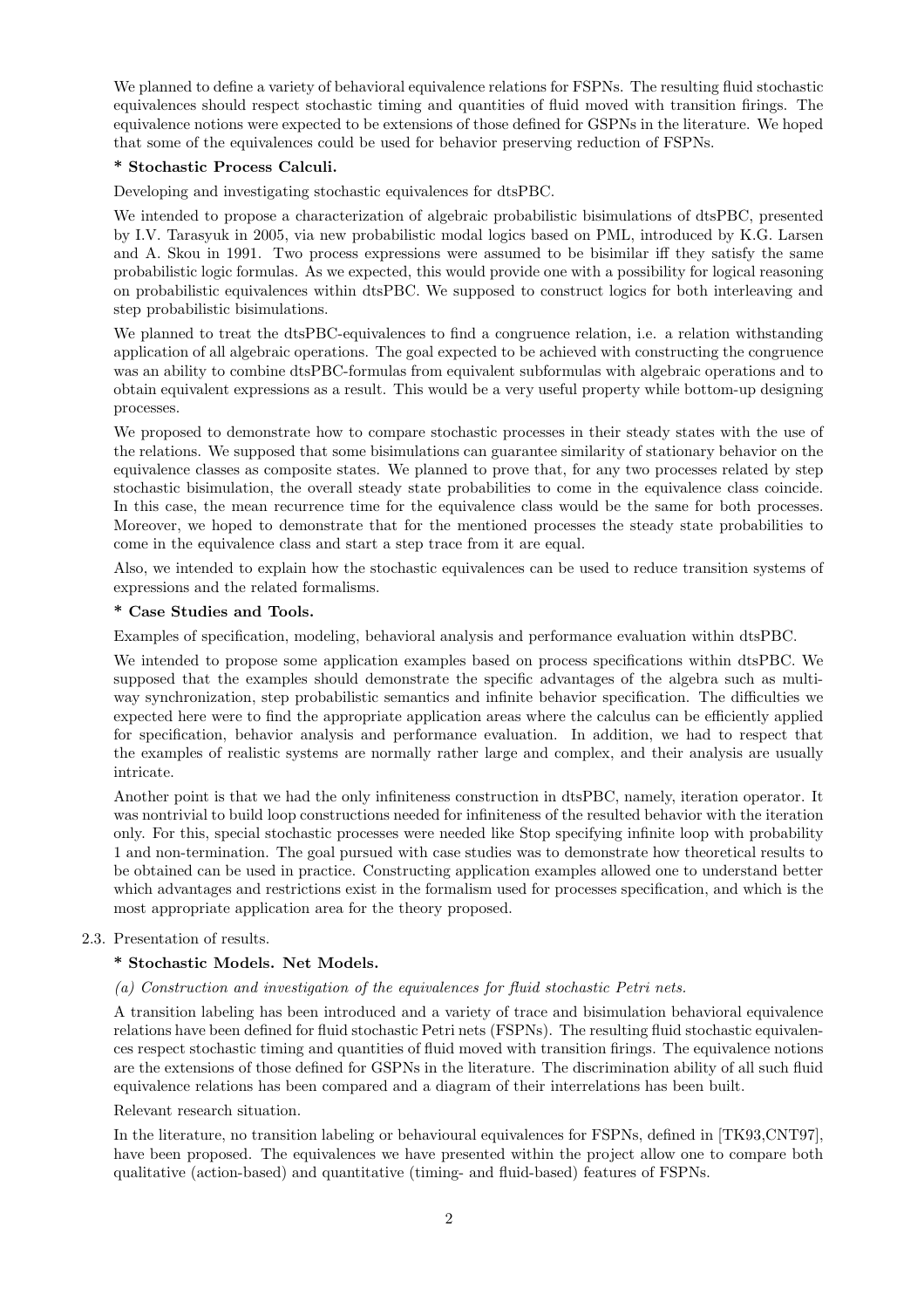# (b) Application of the equivalences for fluid stochastic Petri nets to the reduction and performance evaluation.

A preservation of the stationary behaviour by the fluid bisimulation equivalences has been studied and the relations have been found which allow one to compare and reduce fluid stochastic processes while leaving their performance indices unchanged. It has been demonstrated that the fluid equivalences can be applied to simplify qualitative and quantitative analysis of FSPNs thanks to reduction of the number of considered states, which have been lumped into the equivalence classes interpreted as new aggregated states of the reachability graph quotients.

## Relevant research situation.

To analyze FSPNs, simulation and numerical methods are widely used, see [TK93,CNT97], since analytical analysis requires solving large systems of complex equations with first or second order partial differentials. The fluid stochastic equivalences we have defined within the project contribute into simplification of exact solution methods for FSPNs by accommodating modular approach to their transient and stationary analysis.

# Perspectives for application.

The results we have obtained for stochastic models can be applied to optimize, simplify and make more effective construction, functional analysis and performance evaluation of many real systems, which are well-suited for modeling by FSPNs. The examples of the systems that can be properly modeled are those with fluid flow (the movement of liquid or dry substances, transportation of energy amounts or information volumes), controlled by discrete logics, such as telecommunication, information, manufacturing and biological systems. The techniques we have developed can be further extended to a wider class of hybrid systems, i.e. those consisting of both discrete and continuous components that communicate by transmitting data types of different nature.

# Follow-up research.

Fluid stochastic equivalences will be provided with a logical characterization to be able to change the operational reasoning on the behaviour of fluid stochastic systems by the logical one used while verification. New technique for the analysis of FSPNs will be proposed based on the fluid equivalences which will be used to simplify and optimize the transient and stationary performance evaluation of the modeled fluid systems. A number of case studies will be presented to demonstrate how the mentioned technique can be applied to performance analysis of realistic time- and resource-dependent systems.

# (c) Investigation of tau-equivalences for Petri nets with invisible transitions.

In [Tar11d,Tar12], behavioural equivalences of concurrent systems modeled by Petri nets with invisible transitions labeled by silent actions have been investigated. tau-equivalences are relations which abstract from silent actions corresponding to an internal activity of the modeled system. These silent actions are not visible to an external observer who monitors the system behaviour, but, nevertheless they can have an impact on this behaviour. The basic trace, bisimulation and conflict preserving tau-equivalences known from the literature have been transferred from other models to Petri nets with invisible transitions, which are more expressive model. The tau-equivalences have been supplemented by the new notions in the semantics between interleaving and "true concurrency". Interrelations of all the considered basic tauequivalences have been determined on the whole class of Petri nets and the subclass of sequential Petri nets without concurrent transition firings. The diagrams of interrelations of the mentioned tau-equivalences on the both net classes have been built. The decidability results for basic tau-equivalences have been outlined.

## Relevant research situation.

In the literature, a number of tau-equivalences have been defined for different formal models, see

[Vog91,PRS92] for the relations on event structures and Petri nets. To choose an appropriate behavioral viewpoint on systems to be modeled, it is very important to have a complete set of equivalence notions in all semantics and understand their interrelations within one model that is expressive enough. This branch of research is called comparative concurrency semantics. To clarify the nature of equivalences and evaluate how they respect internal activity and concurrency, it is actual to consider also correlation of these notions on submodels without silent actions and concurrency-free (sequential) ones. The decidability question is very important for automatic verification of the equivalences. Within the project, we have transferred the most important tau-equivalences into Petri nets with invisible transitions and investigated them according to the mentioned above lines of research.

Perspectives for application.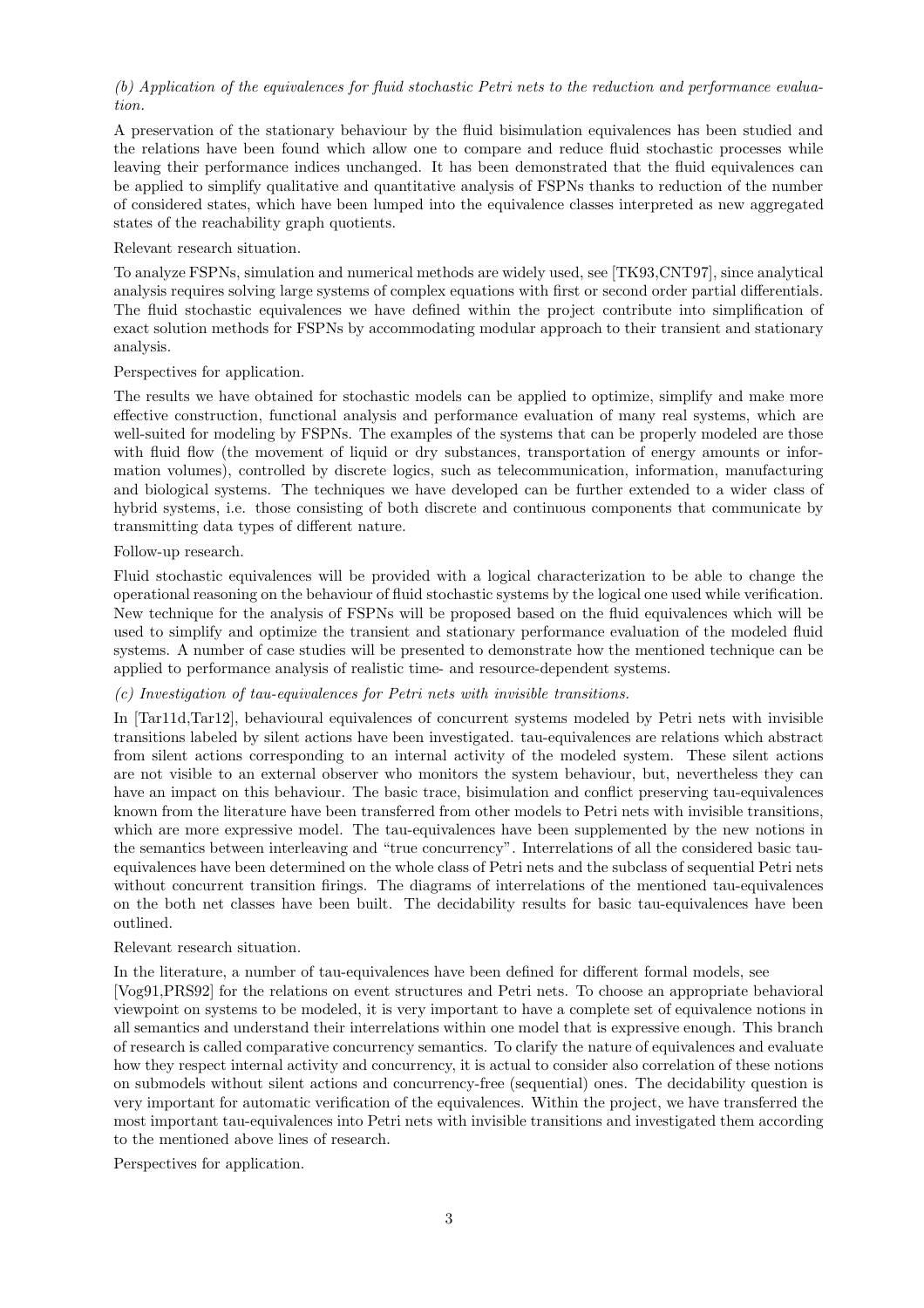The results we have got for net models can be applied to enhance qualitative analysis of the large class of concurrent and distributed systems with internal behaviour considered at different levels of abstraction, such as multicore processors, multiprocessor computing systems, computer clusters, distributed computer and communication networks, web and information services. Our approach allows to specify such systems and chose an appropriate semantics to compare, verify and simplify them.

### \* Stochastic Process Calculi.

# (a) Logical characterization of stochastic bisimulation equivalences for dtsPBC via probabilistic modal logics.

In [Tar10a], we have presented a characterization of algebraic interleaving and step stochastic bisimulation equivalences of dtsPBC via new probabilistic modal logics iPML and sPML, constructed based on the well-known logic PML. We have proved that two process expressions are bisimulation equivalent iff they satisfy the same formulas of the corresponding probabilistic logic, i.e. iff they are logically equivalent. This has provided one with the possibility for logical reasoning on stochastic equivalences of dtsPBC and has allowed one to apply standard methods of formal verification. On the one hand, such an interpretation has elucidated the nature of the equivalences defined in an operational manner. On the other hand, we have got an operational characterization of logical equivalences, what has made simpler comparing stochastic processes for the equivalences.

Relevant research situation.

In the literature, logical characterization has been proposed for interleaving probabilistic and stochastic equivalences in the framework of untime formal models or those with continuous time, for which interleaving semantics is native, see [LS91] for the probabilistic modal logic (PML) on labeled probabilistic transition systems, and [ASBBSV95] for temporal logic  $pCTL^*$  on finite Markov processes. On the other hand, even for discrete-time models, in which step semantics can be naturally incorporated, just interleaving equivalences have been defined and logically characterized, see [BHKW05] for the characterization of interleaving probabilistic bisimulation on discrete time Markov chains (DTMCs) in terms of temporal logic PCTL. Within the project, we have proposed a characterization of step stochastic equivalence of algebraic expressions in the discrete time area. The hard task here consisted in the correct constructing the probability-respecting logic modalities and determining the minimal complete set of them. For the effective satisfiability testing, we had to guarantee a finiteness of the sets of process states by imposing the finite branching condition on the process behaviour.

# (b) Preservation of the equivalences by algebraic operations and defining the congruence relation for dtsPBC.

In [Tar10a], we have treated the equivalences of dtsPBC to find a congruence relation for the calculus, i.e. the relation that withstands application of all the algebraic operations. A suitable modification of stochastic isomorphism by adding two extra transitions (step and redo) to the transition systems of expressions has transformed this relation into a congruence. The resulting congruence can be used to combine formulas of dtsPBC from equivalent subformulas with algebraic operations and obtain equivalent expressions again. Being a congruence is a very useful property while bottom-up design of processes, since their behavioural properties should be preserved at all stages of the compilation.

Relevant research situation.

An important question concerning equivalence relations is whether two compound expressions always remain equivalent if they are constructed from pairwise equivalent subexpressions. The equivalence with the property of preservation by the combination operators is called a congruence. In the literature, a congruence relations for stochastic process algebras have been constructed just for the interleaving semantics in the continuous time area, see [Hil96,MVCF08] for the congruences on Performance Evaluation Process Algebra (PEPA) and stochastic Petri box calculus (sPBC). Within the project, we have defined a congruence of stochastic processes for the calculus dtsPBC with step semantics and discrete time. A non-trivial task here was to find a congruence, which would not be too strict equivalence relation. The resulting congruence differentiates only processes with essential distinctions in the behaviour, according to our interpretation of such differences. The relation is also easy to check.

# (c) Steady-state analysis and comparison of stationary behaviour with the equivalences of dtsPBC.

In [Tar09b,Tar10a,Tar10b,Tar11b,Tar11c], we have demonstrated how to compare stochastic processes in their steady states with the use of the equivalence relations. We have proved that step stochastic bisimulation equivalence guarantees identity of stationary behaviour of the equivalent processes for all their equivalence classes interpreted as the composite states. In particular, for every two processes related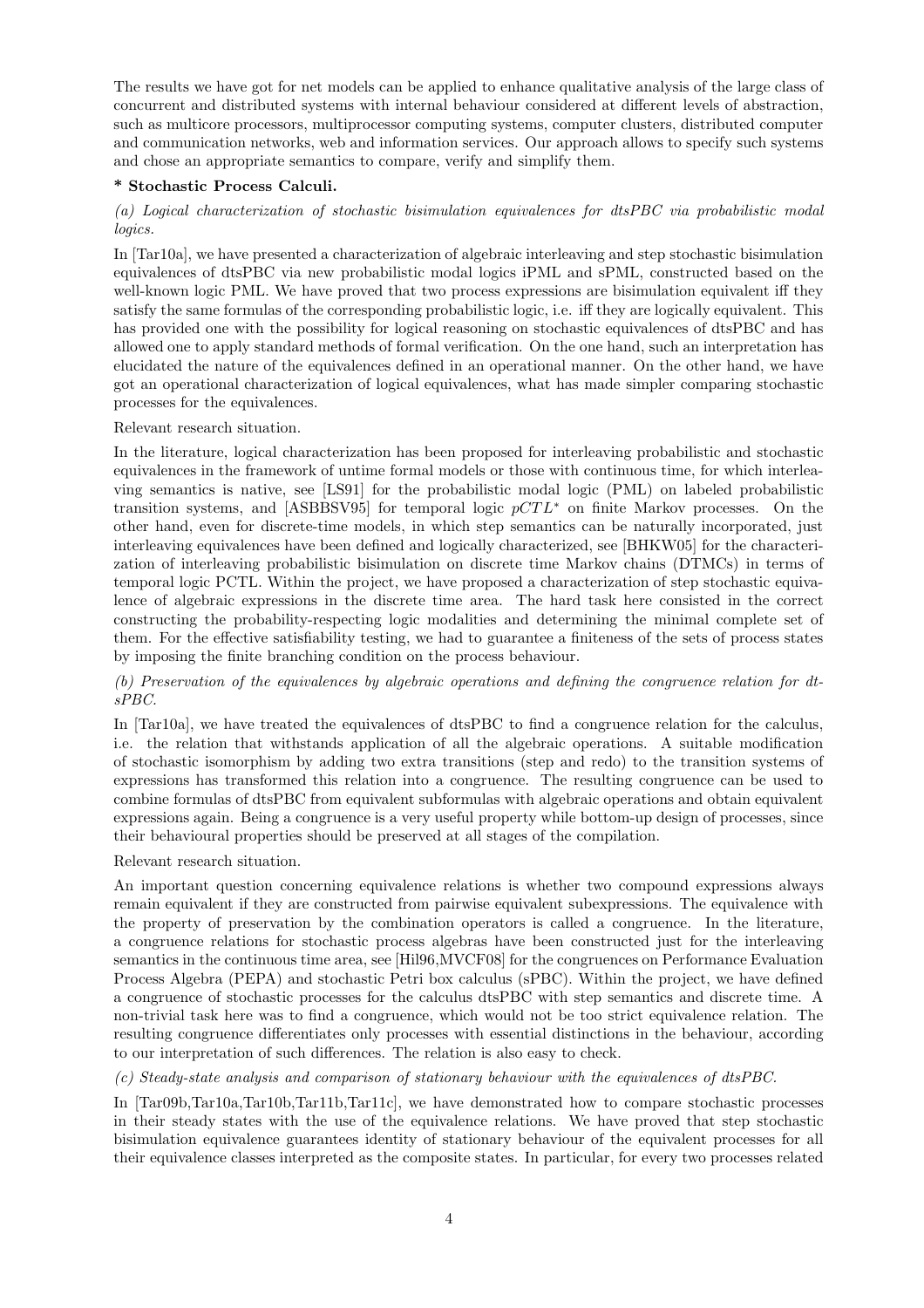by step stochastic bisimulation equivalence, the overall steady-state probabilities to come in an equivalence class coincide. In this case, the mean recurrence time for an equivalence class is the same for both processes.

Further, it has been proved that for the mentioned processes the steady-state probabilities to come in an equivalence class and start a step trace from it are equal. Since the steady-state distribution is used for performance evaluation via calculation of a number of performance indices, then many indices coincide for equivalent processes, and this guarantees identity of their performance. In addition, we have demonstrated by examples that step stochastic bisimulation equivalence is the weakest equivalence relation we considered that preserves stationary behaviour of processes and, hence, their performance.

Relevant research situation.

In the literature, probabilistic and stochastic equivalences have been proposed, which guarantee a coincidence of the stationary (long-run) probabilities to stay in the states, see [Hil96,BKe01] for the relations on stochastic and probabilistic process algebras. At the same time, no relations have been defined, which additionally ensure identity of traces (sequences of actions) from these states, i.e. equality of both limiting quantitative and qualitative behavioural properties. This equality implies coincidence of different performance indices of the equivalent systems. Moreover, in the publications, only interleaving relations have been discussed, as a rule. During the work over the project, we have proved that step stochastic bisimulation equivalence meets the above requirements. The difficulty here was to find a suitable and easy to check step equivalence, which guarantees similarity of the long-run probabilities. We have demonstrated by examples that no equivalence notion, which is weaker than step stochastic bisimulation one, preserves the stationary behaviour. Constructing examples of such kind has appeared to be a non-trivial problem, since the example processes are rather complex and their analysis is far from being straightforward.

### (d) Reduction of processes modulo stochastic bisimulation equivalences of dtsPBC.

In [Tar09b,Tar10a,Tar11b,Tar11c], we have explained how step stochastic bisimulation stochastic equivalence can be used to reduce transition systems of expressions and the related formalisms. The equivalence divides the set of states of an expression by the equivalence classes. The treatment of the equivalence classes as the new "quotient" states allows one to define the minimal reduced by the equivalence transition system and discrete time Markov chain. It is easier to evaluate performance with the use of a Markov chain with less states, since in this case the dimension of the transition probability matrix will be smaller, and we shall solve systems of less equations to calculate steady-state probabilities.

Many performance indices are based on the steady-state probabilities to come in a set of similar states or, after coming in, to start a step trace from this set. The similarity of states is usually captured by an equivalence relation, hence, the sets are often the equivalence classes. Stationary behaviour preservation property for step stochastic bisimulation equivalence guarantees a coincidence of the mentioned indices based on reduced and the initial Markov chain. The method for simplification of behavioural analysis and performance evaluation for stochastic processes based on step stochastic bisimulation stochastic equivalence has been proposed. First, the minimal reduced by the equivalence underlying Markov chain is constructed. Second, the steady-state probabilities and performance indices based on the reduced Markov chain are calculated.

#### Relevant research situation.

In the literature, the behaviour preserving reduction of stochastic formalisms has been defined by interleaving equivalences, as a rule, see [Hil96,Buc98] for the state space aggregation within PEPA and labeled generalized stochastic Petri nets (GSPNs). The reduction modulo parallel equivalence relations, e.g., by non-interleaving place bisimulation equivalences [AS92], has been considered only in the standard untime models, such as Petri nets. In the project, we have found a step stochastic equivalence that can be used for reduction of the transition systems of the stochastic algebra expressions. This has made easier specification and behavioural analysis of the stochastic processes. The hard point here was to search for the stationary behaviour preserving equivalence relation, which is not too strict and can therefore ensure more sizeable reductions. Additionally, in the general case, the procedure of the expressions reduction could not be trivially transferred from the transition systems level. The reason for that is the following fact: the transition system of the minimal equivalent expression could be not minimal itself, since, in some cases, it can be further reduced resulting in the quotient by the equivalence.

(e) Discrete time stochastic Petri box calculus with immediate multiactions (dtsiPBC).

In [TMV10,TMV11], we have presented an extension of dtsPBC with immediate multiactions, called dtsiPBC. The step operational semantics has been constructed via labeled probabilistic transition systems. The denotational semantics has been defined on the basis of a subclass of labeled discrete time stochastic Petri nets with immediate transitions. A consistency of both semantics has been demonstrated.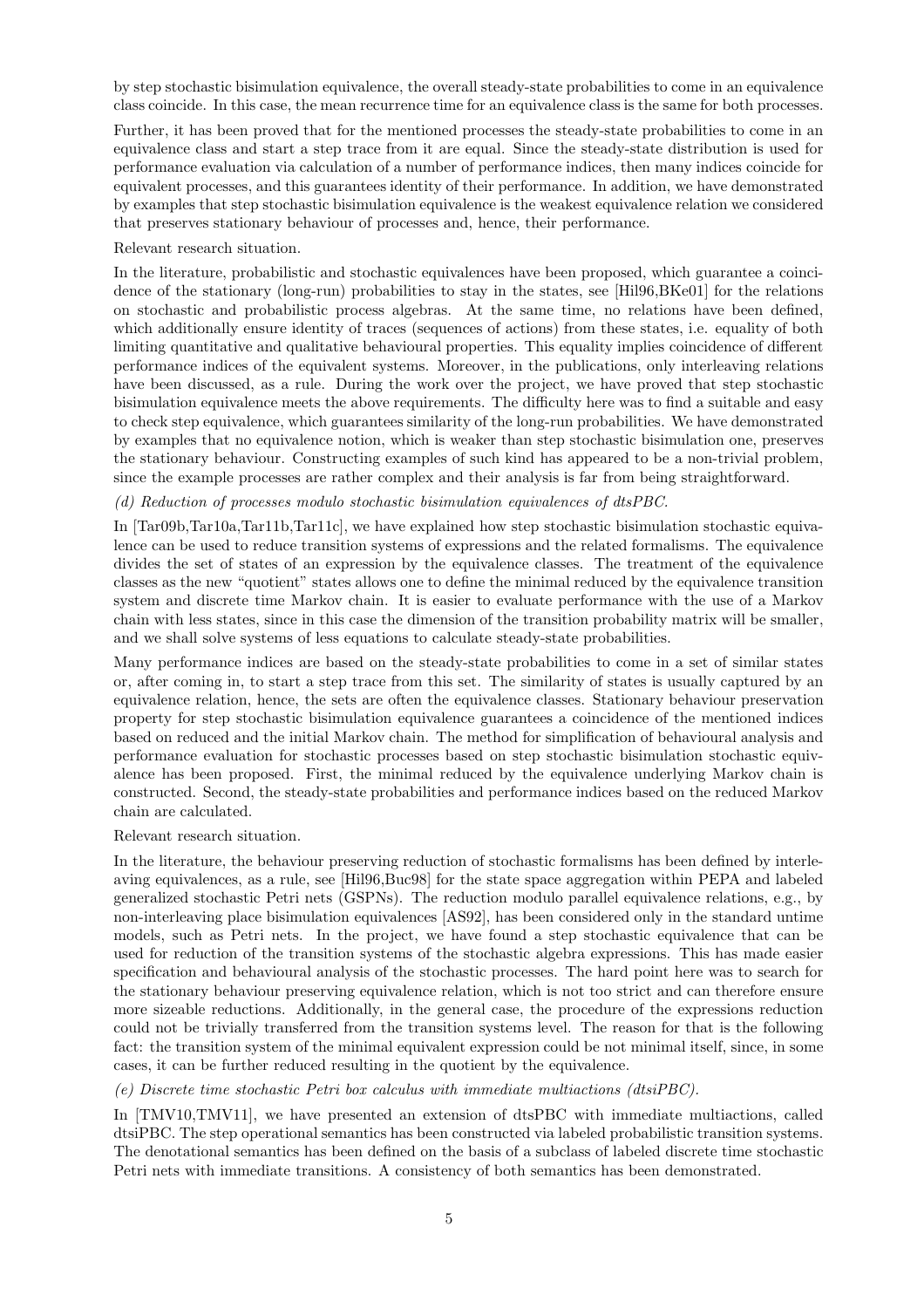To evaluate performance, the corresponding stochastic process, which is the semi-Markov chain, has been analyzed. We have defined step stochastic bisimulation equivalence of expressions and explained how it can be used to reduce their transition systems and underlying semi-Markov chains as well as to compare the stationary behaviour. We have proved that the introduced equivalence guarantees a coincidence of stationary behaviour and performance indices based on stationary probabilities, thus, it can be used for performance analysis simplification.

Relevant research situation.

The semantics of all Markovian calculi known from the literature is interleaving, since their action delays have exponential distribution, which is the only continuous probability distribution with memoryless (Markovian) property. Only a few non-interleaving stochastic process algebras have been proposed among non-Markovian ones, see [KA01] for the review. However, none of such non-interleaving SPAs has the "explicitly" parallel operational semantics, since it has not been explained how to calculate probability of the transitions corresponding to the simultaneous execution of a set consisting of two and more concurrent independent activities. Moreover, in spite of the discrete time approach to constriction of some stochastic calculi, their operational semantics is still (decorated) interleaving. Concurrent execution is often interpreted as synchronization or the asynchronous completion of the activities which have already started. In the latter case, the beginning of the activities execution is accomplished in the interleaving way, i.e. in an arbitrary order, but always sequentially. Hence, any stochastic activities, which could be defined within the non-interleaving stochastic algebras described in the literature will be however interleaving or, according to their differentiating ability, will lie barely between interleaving and step relations.

The new algebra dtsiPBC constructed within the project is a discrete time analog of stochastic Petri box calculus (sPBC) with immediate multiactions proposed earlier in the literature within a continuous time domain, see [MVCR08]. The main advantages of dtsiPBC are the multiaction labels, immediate multiactions and the set of flexible and powerful operations, as well as a step operational and a Petri net denotational semantics allowing for concurrent execution of activities (or transitions). The salient point of dtsiPBC is a combination of immediate multiactions, discrete stochastic time and step semantics in a stochastic process algebra. Semi-Markov chains are used to evaluate performance both in sPBC with immediate multiactions and dtsiPBC, but in the former calculus the residence time in the states is continuous (zero deterministic or exponentially distributed) while in the latter it is discrete (zero deterministic or geometrically distributed). The next unique feature of dtsiPBC in comparison with the mentioned sPBC extension is the step stochastic bisimulation equivalence of expressions that respects zero and stochastic time delays and used to simplify analysis of the modeled systems as demonstrated by application examples.

#### Perspectives for application.

The results we have obtained for the stochastic process calculi dtsPBC and dtsiPBC can be applied to functional and performance analysis of a wide variety of time-dependent concurrent and distributed systems, which can be naturally specified by the compositional algebraic structures, especially to systems with mass parallelism. The behaviour of the systems is modeled with algebraic processes and can be compared by the algebraic stochastic equivalences. Hence, one can formally verify the systems and simplify them while preserving their qualitative and quantitative behaviour. The class of parallel systems to which our approach is well-suited includes computer, telecommunication systems and networks as well as many different kinds of manufacturing, information and service systems with concurrency and time constraints.

### Follow-up research.

Future work will consist in constructing a congruence relation for dtsiPBC, i.e. the equivalence that withstands application of all operations of the algebra. The first possible candidate is a stronger version of step stochastic bisimulation equivalence defined via transition systems equipped with two extra transitions, called skip and redo. We also plan to extend the calculus with deterministically timed multiactions having a fixed time delay (including the zero one, which is the case of immediate multiactions) to enhance expressiveness of the calculus and to extend application area of the associated analysis techniques. Moreover, recursion operation could be added to dtsiPBC to increase further specification power of the algebra.

#### Contribution of the German side.

As planned, the research on stochastic process algebras has been undertaken by I.V. Tarasyuk in cooperation with his German partner E. Best (University of Oldenburg). He has noticed attention to the problem of stationary behaviour preservation by interleaving stochastic equivalences. He has proposed a net justification of the formula for probability of synchronized activities in dtsPBC and dtsiPBC based on the observation that similar probability functions are used both at the algebraic and net levels. He has initiated application of reduction not just at the level of algebraic expressions or Petri nets, but also on the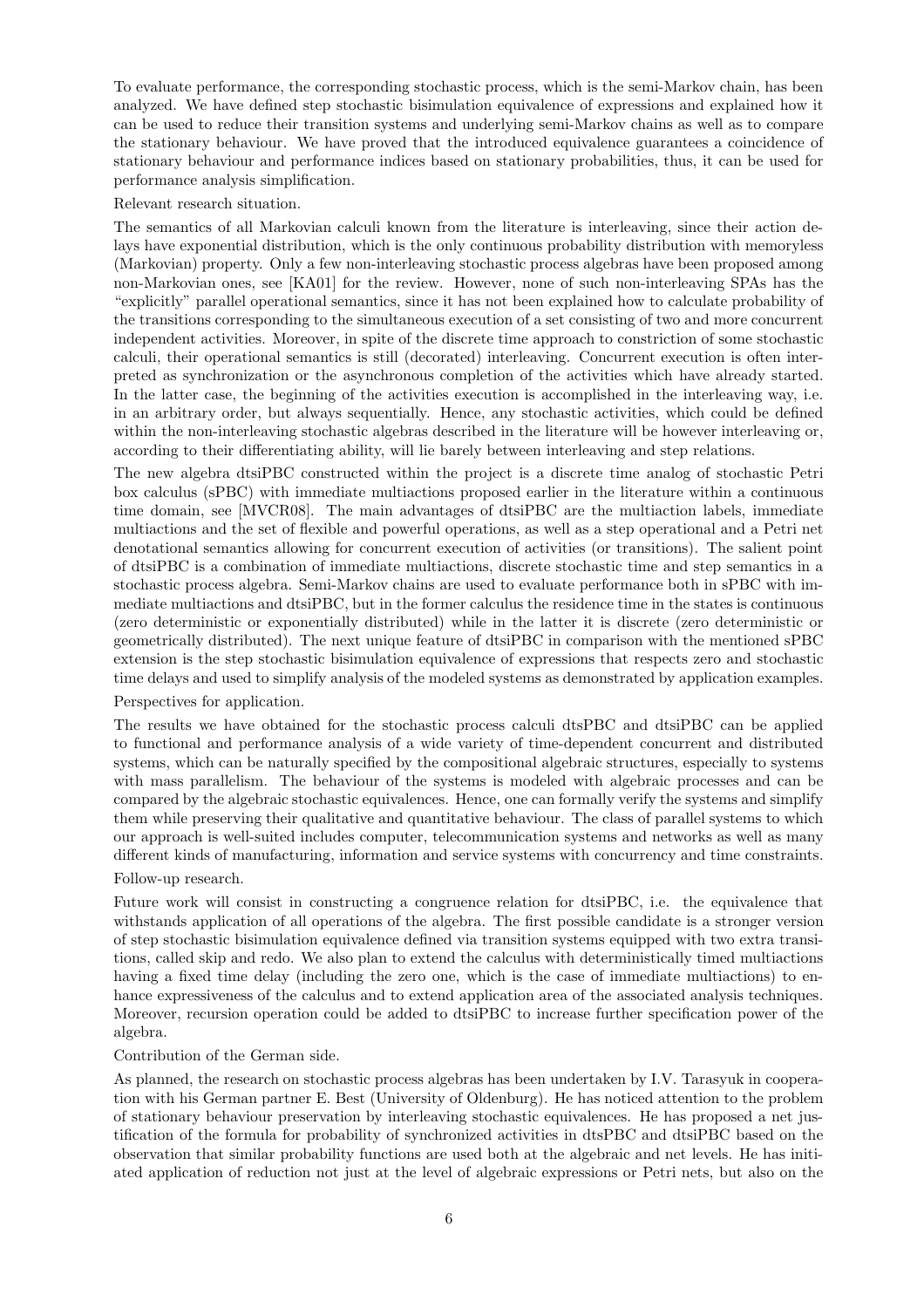corresponding transition systems and underlying Markov chains. This approach has led to more significant state space reduction. He has recommended to respect the empty loops (the discrete time steps at which no activities are executed) in the definitions of stochastic equivalences. This method has allowed one to employ the mentioned equivalences for comparison of the performance and simplification of its evaluation. He has given several advices on similarities and differences between dtsPBC and dtsiPBC and other stochastic calculi and on presentation of the originality of our approach in comparison with others.

### \* Case Studies and Tools.

### (a) Examples of specification, behavioural analysis and performance evaluation within dtsPBC.

In [Tar09a,Tar09b,Tar10a,Tar11a,Tar11b,Tar11c], we have presented two application examples based on process specifications of dtsPBC that explain how to analyze performance of systems within the calculus ans how to simplify the performance analysis. The examples demonstrate the essential advantages of the algebra: multiway synchronization, step discrete stochastic time semantics and ability for infinite behaviour specification. We have proposed the models of the shared memory system and the dining philosophers one as well as the generalized versions of both systems by setting arbitrary multiaction probability (the probabilistic parameter) in their specifications. For the four systems, the algebraic specifications of the standard and abstract (those abstracting from the concrete names of processors or philosophers) systems have been presented.

Further, we have considered reductions of the abstract systems by step stochastic bisimulation equivalence. Based on the algebraic specifications of the systems, their transition systems and DTMCs have been constructed, and the stationary probabilities have been determined. These steady-state probabilities have been used to calculate a number of performance indices. It has been been shown that the indices coincide for the abstract systems and their reductions. Thus, one can first reduce the systems and then analyze their performance. This simplifies the performance evaluation, especially in the case of major reductions, such as those for the systems with many symmetries and self-similarities.

We have also investigated which effect have quantitative changes of the probabilistic parameter from specifications of the generalized systems upon performance of their quotient abstract variants in the steady states. We have plotted the graphs of the performance indices considered as functions of the probabilistic parameter. Then we have determined analytically at which values of the parameter the performance indices reach their maximums or minimums. This allows one to optimize performance of the systems in a clear, obvious and purely analytical way, just by taking the appropriate parameter values in their algebraic specifications.

#### (b) Examples of specification, behavioural analysis and performance evaluation within dtsiPBC.

In [TMV10,TMV11], within a case study, a method of modeling, performance evaluation and behaviour preserving reduction of concurrent stochastic systems specified by dtsiPBC expressions has been outlined and applied to the shared memory system and its generalized version with a variable probability of activities. The mentioned probability was then interpreted as a parameter of the performance index functions. The influence of the parameter value to the performance of the shared memory system was analyzed with a goal of optimization by interpreting the graphs of the system's performance indices.

Relevant research situation.

In the literature, the examples of specification and behavioural analysis have been proposed mainly for interleaving stochastic models, see [Bal07,MVCR08] for the case studies in GSPNs and sPBC with immediate multiacions. Within the project, we have constructed several original examples demonstrating specification and verification of behaviour for parallel systems in the stochastic process calculi. These case studies reveal the inherent advantages and restrictions of the process algebras dtsPBC and dtsiPBC featuring step semantics. The difficult task was to find suitable application areas in which the calculi could be efficiently used to specify, analyze behaviour and evaluate probability of the stochastic systems. Therewith, the case studies of realistic systems are normally large and complex. Their analysis is often rather hard, especially when the systems demonstrate non-interleaving behaviour, since, in this case, there are more state transitions, in comparison with interleaving models. On the other hand, many interesting application examples have an infinite behaviour with repeating fragments, as a rule. In the calculi we have considered, there is only one infinite construction, namely, the iteration operator. Building of cyclic constructions required to ensure infiniteness of the resulting behaviour by merely employing the iteration has appeared to be very non-trivial. Therefore, a new special process Stop has been introduced, which never terminates and corresponds to the infinite empty loop with probability 1. Stop has been exploited to model different (mainly, non-empty) infinite loops by taking it as the last argument (termination) of the iteration operation.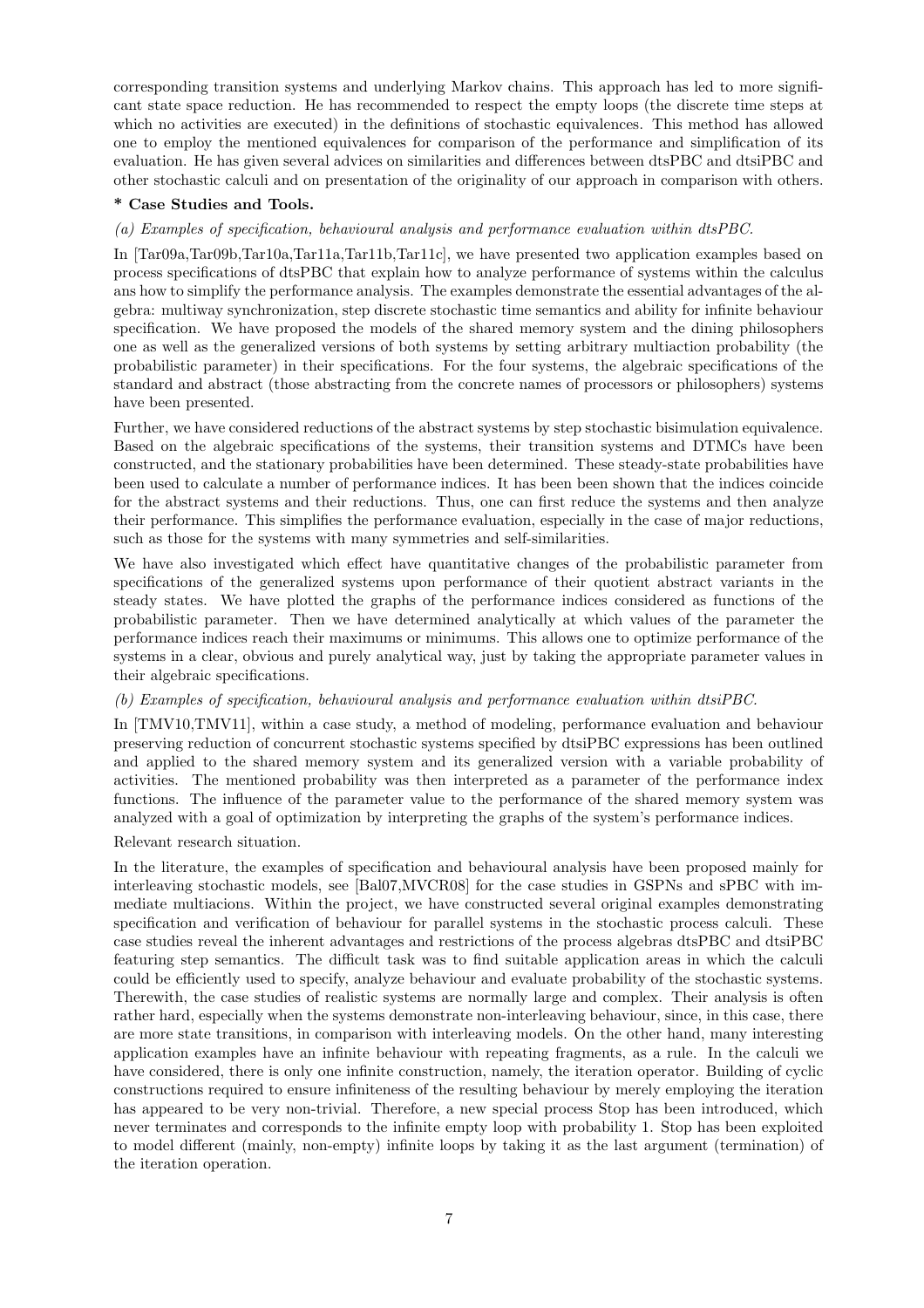Perspectives for application.

The case studies we have presented demonstrate how to use in practice the theoretical results obtained within dtsPBC and dtsiPBC. The practical examples have showed which advantages and restrictions exist in the both stochastic process algebras used for the processes specification, and which is the most appropriate application area for the theory proposed. Thus, the examples that we have constructed and investigated serve as a basis to develop more effective methods and powerful software tools, intended to analyze and evaluate behaviour of time-critical concurrent systems.

Contribution of the German side.

The German partner E. Best (University of Oldenburg) has participated in the improvement and extension of the application examples proposed by I.V. Tarasyuk within dtsPBC and dtsiPBC. E. Best has suggested to use modular approach to performance evaluation of the stochastic processes considered in these case studies.

## (c) Examples of specification, behavioural analysis and reduction within Petri nets with invisible transitions.

In [Tar11d,Tar12], an example of equivalence-preserving reduction of a Petri net that models the five dining philosophers system with internal activities has been presented. The reduction has been accomplished by one of the new and most strong tau-equivalence relations called pomset history preserving branching ST-tau-bisimulation equivalence. Thus, the silent actions abstracting behaviour of the initial system and that of reduced one have been shown to coincide at the level of the pointed equivalence.

### Relevant research situation.

In the literature, the dining philosophers system has been modeled mainly in the formalisms having interleaving semantics, see [Hoa85] for the corresponding specification in the Communicating Sequential Processes (CSP) algebra. The Petri net specification, where only simultaneous taking forks is allowed, has not been analyzed using the step reachability graph. Silent actions have not been incorporated into the previous models. We have specified and reduced the dining philosophers system by the equivalence abstracting from silent actions in the framework of the expressive formalism of Petri nets with invisible transitions.

Follow-up research.

In the following, we plan to consider examples of more complex and large realistic systems, such as models of web services, communication networks and manufacturing systems. To analyze a non-trivial (as a rule) behaviour of these systems, we need to make a proper choice among existing programming tools, intended to deal with stochastic models, like Markov chains and processes, stochastic and fluid Petri nets, stochastic process algebras. Possibly, in some cases, a suitable modification of the tools will be needed with a goal to accommodate step semantics, instead of interleaving semantics that is standardly implemented there.

### List of publications.

(a) Papers of the project participants (published during the DFG grant period).

- [Tar09a] Tarasyuk I.V. Performance evaluation in dtsPBC. Proceedings of 18th Workshop on Concurrency, Specification and Programming - 09 (CS& P'09), Krakow-Przegorzaly, Poland, September 28-30, 2009, L. Czaja, M. Szczuka, editors, p. 602-615, Warsaw University, 2009, http://itar.iis.nsk.su/files/itar/pages/dtsshmcsp.pdf.
- [Tar09b] Tarasyuk I.V. Modeling and performance analysis of concurrent processes in the algebra dtsPBC. Vestnik, Quartal Journal of Novosibirsk State University, Series: Mathematics, Mechanics, Informatics 9(4), p. 90-117, Novosibirsk State University, Novosibirsk, 2009 (ISSN 1818-7897, in Russian), http://itar.iis.nsk.su/files/itar/pages/vestnik09.pdf.
- [Tar10a] Tarasyuk I.V. Equivalence relations for behaviour-preserving reduction and modular performance evaluation in dtsPBC. Berichte aus dem Department fuer Informatik 01/10, 75 p., Carl von Ossietzky Universitaet Oldenburg, Germany, April 2010 (ISSN 1867-9218), http://itar.iis.nsk.su/files/itar/pages/dtspbcpeib cov.pdf.
- [TMV10] Tarasyuk I.V., Macia H.S., Valero V.R. Discrete time stochastic Petri box calculus with immediate multiactions. Technical Report DIAB-10-03-1, 25 p., Department of Computer Systems, High School of Computer Science Engineering, University of Castilla-La Mancha, Albacete, Spain, March 2010, http://itar.iis.nsk.su/files/itar/pages/dtsipbc.pdf, http://www.dsi.uclm.es/descargas/thecnicalreports/DIAB-10-03-1/dtsipbc.pdf.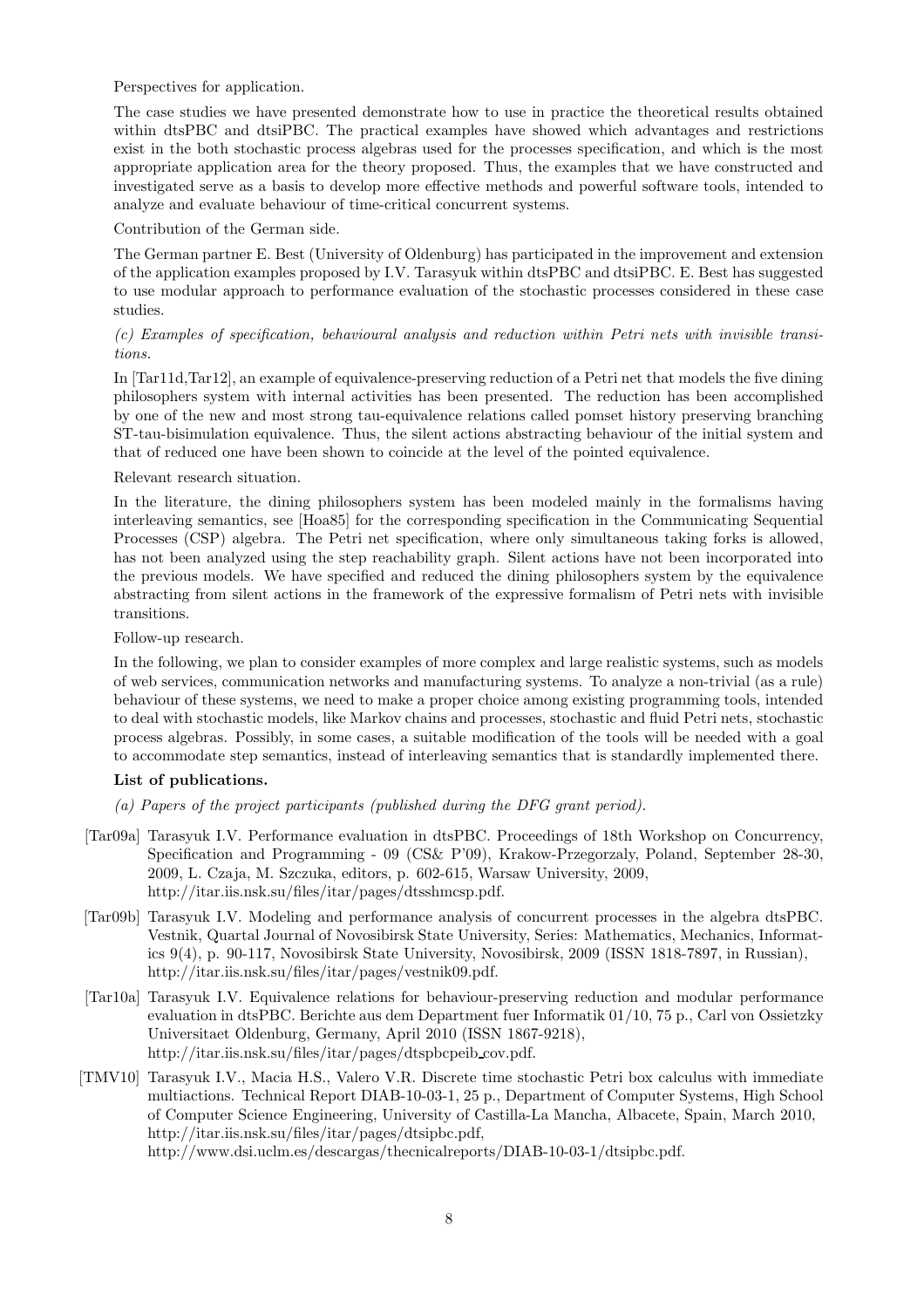- [Tar10b] Tarasyuk I.V. Performance preserving equivalences for dtsPBC. Bulletin of the Novosibirsk Computing Center, Series Computer Science, IIS Special Issue 31, p. 155-178, NCC Publisher, Novosibirsk, 2010 (ISSN 1680-6972), http://itar.iis.nsk.su/files/itar/pages/dtspencc.pdf.
- [Tar11a] Tarasyuk I.V. Performance analysis of the dining philosophers system in dtsPBC. Pre-proceedings of 8th Ershov Informatics Conference - 11 (PSI'11), p. 309-321, Novosibirsk, 2011 (UDK 519.6), http://itar.iis.nsk.su/files/itar/pages/dtsdphpsi.pdf.
- [TMV11] Tarasyuk I.V., Macia H., Valero V. Stochastic equivalence for modular performance evaluation in dtsiPBC. Technical Report DIAB-11-06-2, 50 p., Department of Computer Systems, High School of Computer Science Engineering, University of Castilla-La Mancha, Albacete, Spain, June 2011, http://itar.iis.nsk.su/files/itar/pages/dtsipbceq.pdf, http://www.dsi.uclm.es/descargas/thecnicalreports/DIAB-11-06-2/report dtsipbdeq.pdf.
- [Tar11b] Tarasyuk I.V. Equivalences for modular performance analysis in dtsPBC. Berichte aus dem Department fuer Informatik 04/11, 41 p., Carl von Ossietzky Universitaet Oldenburg, Germany, October 2011 (ISSN 1867-9218), http://itar.iis.nsk.su/files/itar/pages/dtsdphib cov.pdf.
- [Tar11c] Tarasyuk I.V. Performance evaluation of the generalized shared memory system in dtsPBC. Bulletin of the Novosibirsk Computing Center, Series Computer Science, IIS Special Issue 32, p. 127-155, NCC Publisher, Novosibirsk, 2011 (ISSN 1680-6972), http://itar.iis.nsk.su/files/itar/pages/dtsgsmncc.pdf.
- [Tar11d] Tarasyuk I.V. Equivalences of Petri nets with invisible transitions. Proceedings of Russian Conference on Modeling of Informatics Systems - 11 (MSI'11), 18 p., Novosibirsk, 2011 (in Russian), http://itar.iis.nsk.su/files/itar/pages/eqtaumsi.pdf.
- [Tar12] Tarasyuk I.V. Behavioural equivalences of Petri nets with invisible transitions. Vestnik SibSUTI, 25 p., Siberian State University of Telecommunications and Information Sciences, Novosibirsk, 2012 (submitted, in Russian).
	- (b) Other papers.
- [AS92] Autant C., Schnoebelen Ph. Place bisimulations in Petri nets. Lecture Notes in Computer Science 616, p. 45-61, 1992.
- [ASBBSV95] Aziz A., Singhal V., Balarin F., Brayton R.K., Sangiovanni-Vincentelli A.L. It usually works: the temporal logic of stochastic systems. Lecture Notes in Computer Science 939, p. 155-165, 1995.
	- [Bal07] Balbo G. Introduction to generalized stochastic Petri nets. Lecture Notes in Computer Science 4486, p. 83-131, 2007.
	- [BHKW05] Baier C., Hermanns H., Katoen J.-P., Wolf V. Comparative branching-time semantics for Markov chains. Information and Computation 200(2), p. 149-214, 2005.
		- [BKe01] Buchholz P., Kemper P. Quantifying the dynamic behavior of process algebras. Lecture Notes in Computer Science 2165, p. 184-199, 2001.
		- [Buc98] Buchholz P. Iterative decomposition and aggregation of labeled GSPNs. Lecture Notes in Computer Science 1420, p. 226-245, 1998.
		- [CNT97] Ciardo G., Nicol D., Trivedi K.S. Discrete-event simulation of fluid stochastic Petri nets. Report 97- 24, 15 p., Institute for Computer Applications in Science and Engineering (ICASE), NASA Langley Research Center, Hampton, Virginia, USA, May 1997, http://historical.ncstrl.org/tr/pdf/icase/TR-97-24.pdf.
		- [Hil96] Hillston J. A compositional approach to performance modelling. 158 p., Cambridge University Press, Great Britain, 1996, http://www.dcs.ed.ac.uk/pepa/book.pdf.
		- [Hoa85] Hoare C.A.R. Communicating sequential processes. Prentice-Hall, London, Great Britain, 1985, http://www.usingcsp.com/cspbook.pdf.
		- [KA01] Katoen J.-P., D'Argenio P.R. General distributions in process algebra. Lecture Notes in Computer Science 2090, p. 375-429, 2001.
		- [LS91] Larsen K.G., Skou A. Bisimulation through probabilistic testing. Information and Computation 94(1), p. 1-28, 1991.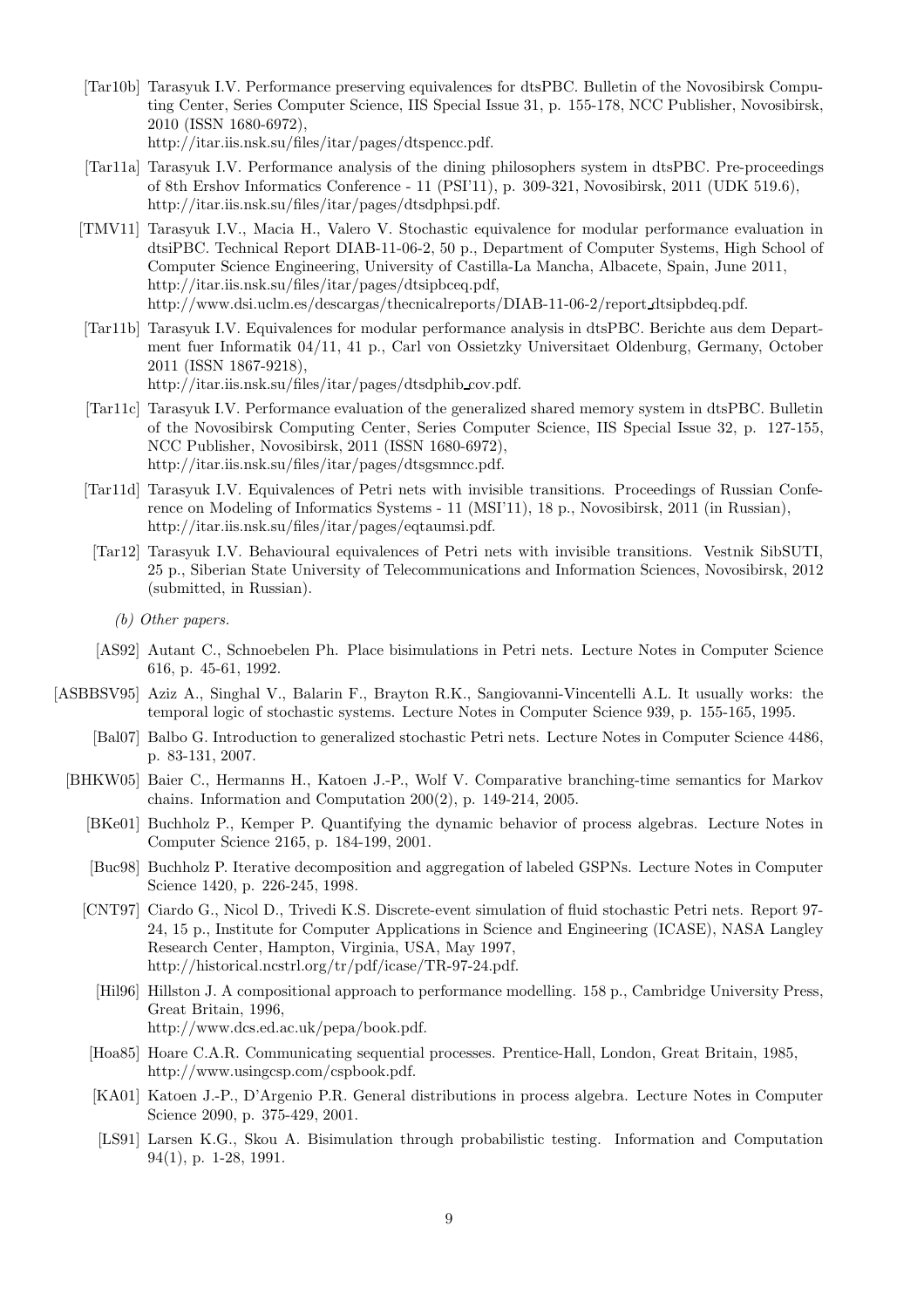- [MVCF08] Macia H., Valero V., Cuartero F., de-Frutos D. A congruence relation for sPBC. Formal Methods in System Design 32(2), p. 85-128, Springer, The Netherlands, April 2008.
- [MVCR08] Macia H., Valero V., Cuartero F., Ruiz M.C. sPBC: a Markovian extension of Petri box calculus with immediate multiactions. Fundamenta Informaticae 87(3-4), p. 367-406, IOS Press, Amsterdam, The Netherlands, 2008.
	- [PRS92] Pomello L., Rozenberg G., Simone C. A survey of equivalence notions for net based systems. Lecture Notes in Computer Science 609, p. 410-472, 1992.
	- [TK93] Trivedi K.S., Kulkarni V.G. FSPNs: fluid stochastic Petri nets. Lecture Notes in Computer Science 691, p. 24-31, 1993,

http://www.ee.duke.edu/˜kst/spn papers/pn93.ps.

- [Vog91] Vogler W. Bisimulation and action refinement. Lecture Notes in Computer Science 480, p. 309-321, 1991.
- 3.1. Presentation of the key scientific findings and any potential applications.

### \* Stochastic Models. Net Models.

A transition labeling has been introduced and a variety of behavioral equivalence relations have been defined for fluid stochastic Petri nets (FSPNs). The resulting fluid stochastic equivalences respect stochastic timing and quantities of fluid moved with transition firings. The equivalence notions are the extensions of those defined for GSPNs in the literature. The discrimination ability of all such fluid equivalence relations has been compared and a diagram of their interrelations has been built. A preservation of the stationary behaviour by the given equivalences has been studied and the relations have been found which allow one to compare and reduce fluid stochastic processes while leaving their performance indices unchanged.

Behavioural equivalences of concurrent systems modeled by Petri nets with invisible transitions labeled by silent actions have been investigated. tau-equivalences are relations which abstract from silent actions corresponding to an internal activity of the modeled system. Basic tau-equivalences known from the literature have been transferred to Petri nets with invisible transitions and supplemented by the new notions. Interrelations of all the considered tau-equivalences have been determined on the whole class of Petri nets and the subclass of sequential Petri nets without concurrent transition firings.

### \* Stochastic Process Calculi.

A number of stochastic equivalences of expressions have been defined in the framework of discrete time stochastic Petri box calculus dtsiPBC. A logical characterization via new probabilistic logics has been presented for interleaving and step stochastic bisimulation equivalences. A congruence relation has been defined which is applied while the "down-top" process construction. Step stochastic bisimulation equivalence has been proven to be the most abstract relation that guarantees similarity of the stationary behaviour and allows for the performance-preserving comparison of stochastic processes. It has been demonstrated that the mentioned equivalence can be used for reduction of the transition systems and Markov chains corresponding to the algebraic expressions. A method of modeling, behaviour analysis and performance evaluation for concurrent systems has been proposed that applies the given equivalence. Within the method, their performance indices are calculated on basis of the categorized by the equivalence Markov chains corresponding to algebraic specifications of the systems. Case studies have been presented illustrating application of the method.

A new calculus dtsiPBC which is an extension of dtsPBC with immediate multiactions has been constructed whose step operational semantics is based on labeled probabilistic transition systems while the denotational semantics is based on labeled discrete time stochastic and immediate Petri nets. Step stochastic bisimulation equivalence of expressions has been defined in the framework of dtsiPBC. It has been shown how this equivalence can be used to compare behaviour of stochastic processes as well as to reduce their transition systems and the corresponding semi-Markov chains. The introduced equivalence has been proven to guarantee coincidence of performance indices for stochastic systems with geometrically distributed and zero discrete time delays, hence, it can be applied to simplify performance analysis of that kind of systems. A method of modeling, performance evaluation and behaviour preserving reduction has been proposed that applies step stochastic bisimulation equivalence. The shared memory system example has been treated that illustrates immediate probabilistic choice.

- 3.2. Any surprises encountered in the course of the project and in the results obtained.
	- \* Stochastic Process Calculi.